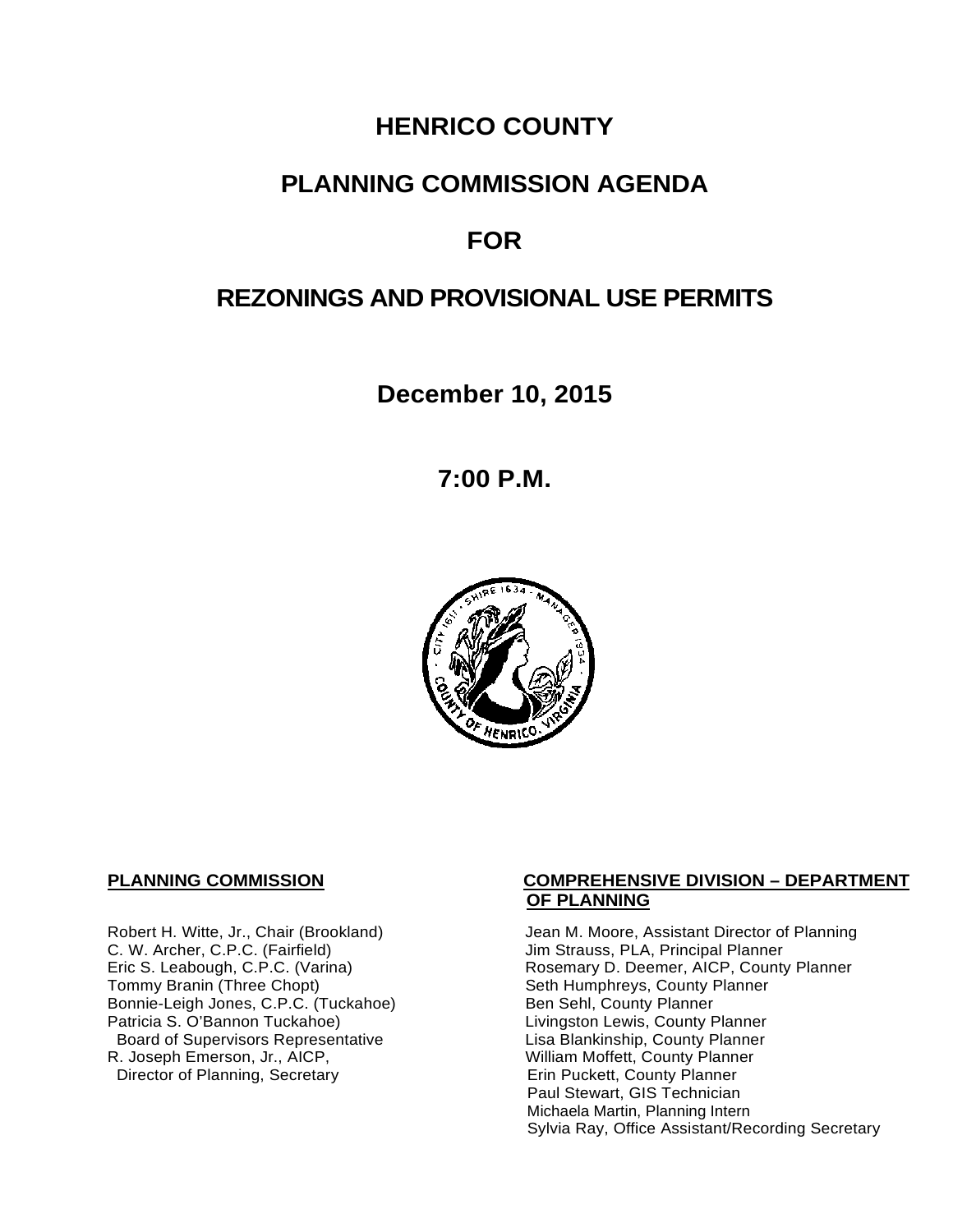#### **PLANNING COMMISSION REZONING MEETING FINAL AGENDA DECEMBER 10, 2015**

#### **BEGINNING AT 5:30 P.M.**

**DINNER AND WORK SESSION:** County Manager's Conference Room. The Commission will hear a presentation regarding potential UMU ordinance revisions.

**BEGINNING AT 7:00 P.M.**

**WELCOME:**

**PLEDGE OF ALLEGIANCE:**

**RECOGNITION OF NEWS MEDIA:**

**CALL TO ORDER:**

**REQUESTS FOR WITHDRAWALS AND DEFERRALS: (0); (0)**

**REQUESTS FOR EXPEDITED ITEMS: (0)**

**CASES TO BE HEARD: (2)**

# **THREE CHOPT:**

**William Browning for Farmbrown, LLC: Request to conditionally** rezone from A-1 Agricultural District to R-3C One-Family Residence District (Conditional) Parcel 745-754-2348 containing 2.425 acres located at the northeast intersection of Kennedy and Stonemill Roads. The applicant proposes a single family subdivision. The R-3 District allows a minimum lot area of 11,000 square feet and a gross density of 3.96 units per acre. The use will be controlled by zoning ordinance regulations and proffered conditions. The 2026 Comprehensive Plan recommends Suburban Residential 2, density should not exceed 3.4 units per acre. **Staff – Lisa Blankinship Recommended for Approval**

#### **TUCKAHOE:**

None.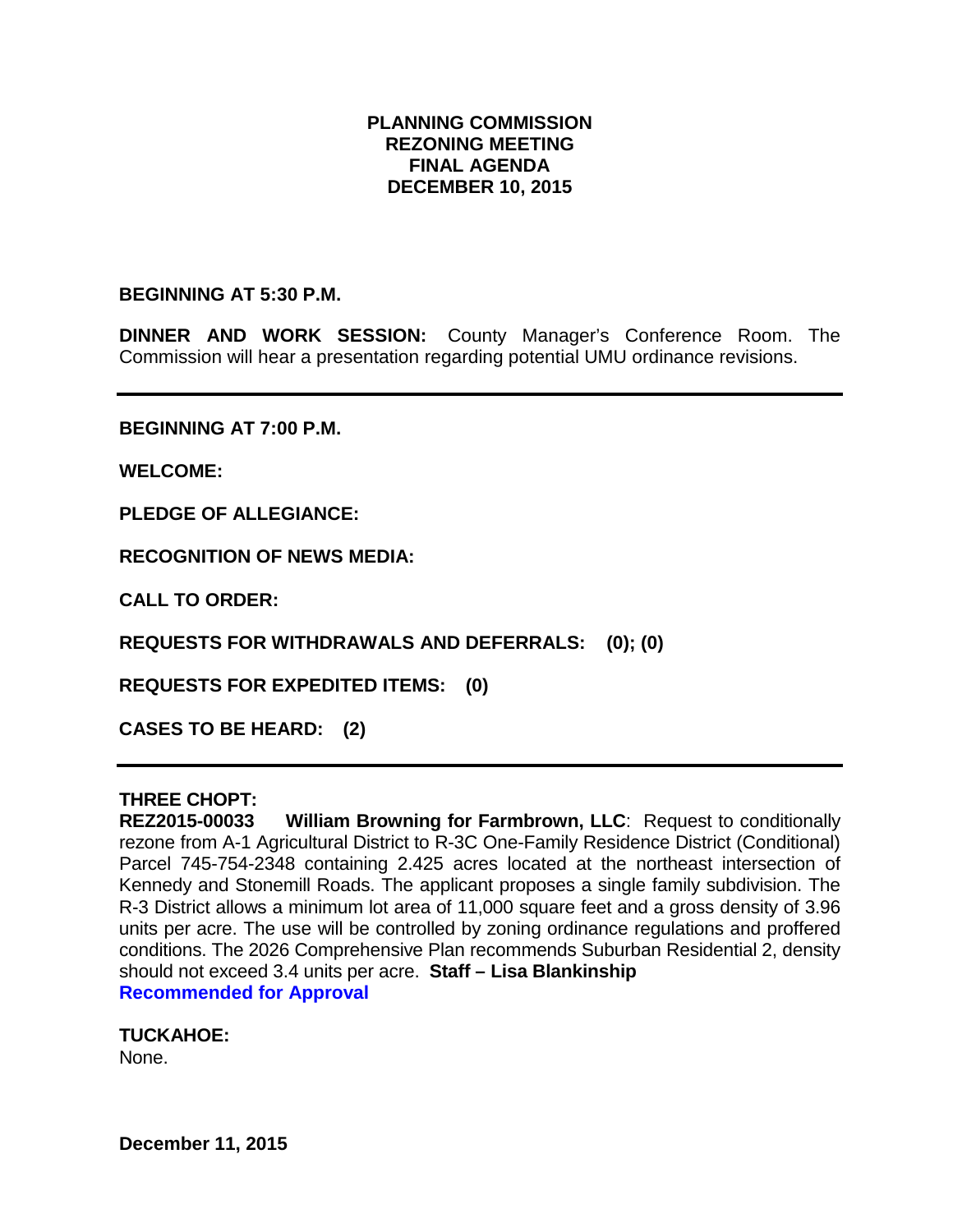#### **BROOKLAND: PLAN OF DEVELOPMENT**

POD2015-00356 Dollar General at 3012 Mountain Road **Denied**

**Koth Consulting, PC for Realty Ventures Group, Inc. and Par 3 Development Group, LLC:** Request for approval of a plan of development, as required by Chapter 24, Section 24-106 of the Henrico County Code, to construct a one-story 9,734 square foot retail building with accessory parking. The 1.3-acre site is located at the northwest corner of Mountain Road and John Cussons Drive, on parcel 770-767-5189. The zoning is B-2C, Business District (Conditional). County water and sewer. **(Brookland)**

The developer, Par 3 Development Group, proposes to develop a Dollar General retail store at 3012 Mountain Road, located at the northwest corner of Mountain Road and John Cussons Drive. The property is zoned B-2C Business District (Conditional) and is subject to the proffers of Zoning Case C-72C-88.

Staff has advised the developer that several applicable code and proffer requirements are not satisfied by the proposed POD and has requested revised architectural and site engineering plans to address those deficiencies. Therefore, staff cannot recommend approval of the Plan of Development at this time.

The following items are outstanding, which may impact the site layout and building design.

Additional landscape islands and relocation of a portion of a Verizon underground easement are required to address parking area landscaping requirements contained in Section 24-106.2 of the Zoning Code. An existing Verizon underground utility easement along John Cussons Drive conflicts with peripheral landscaping requirements and should be relocated. In addition several interior parking area landscape islands have inadequate width and a landscape island is needed adjacent to the proposed dumpster enclosure. Planning staff has required the developer to provide tree protection to the extent possible for the existing street trees located along the west line of John Cussons Drive. However, those trees are located in the Verizon easement. Should they not survive construction or die at a later date, they could not be replaced without Verizon's approval, which would appear unlikely. The remaining areas for landscaping are severely limited.

The drainage plan must be revised to show sufficient underground storm water detention is provided to satisfy the 50-10 storm water detention requirements contained in the Section 3-4 of the DPW Design Manual, and Section 9.3.6 of the Henrico County Environmental Compliance Manual. Staff has indicated additional detention appears necessary, which may impact County easements or required landscape areas.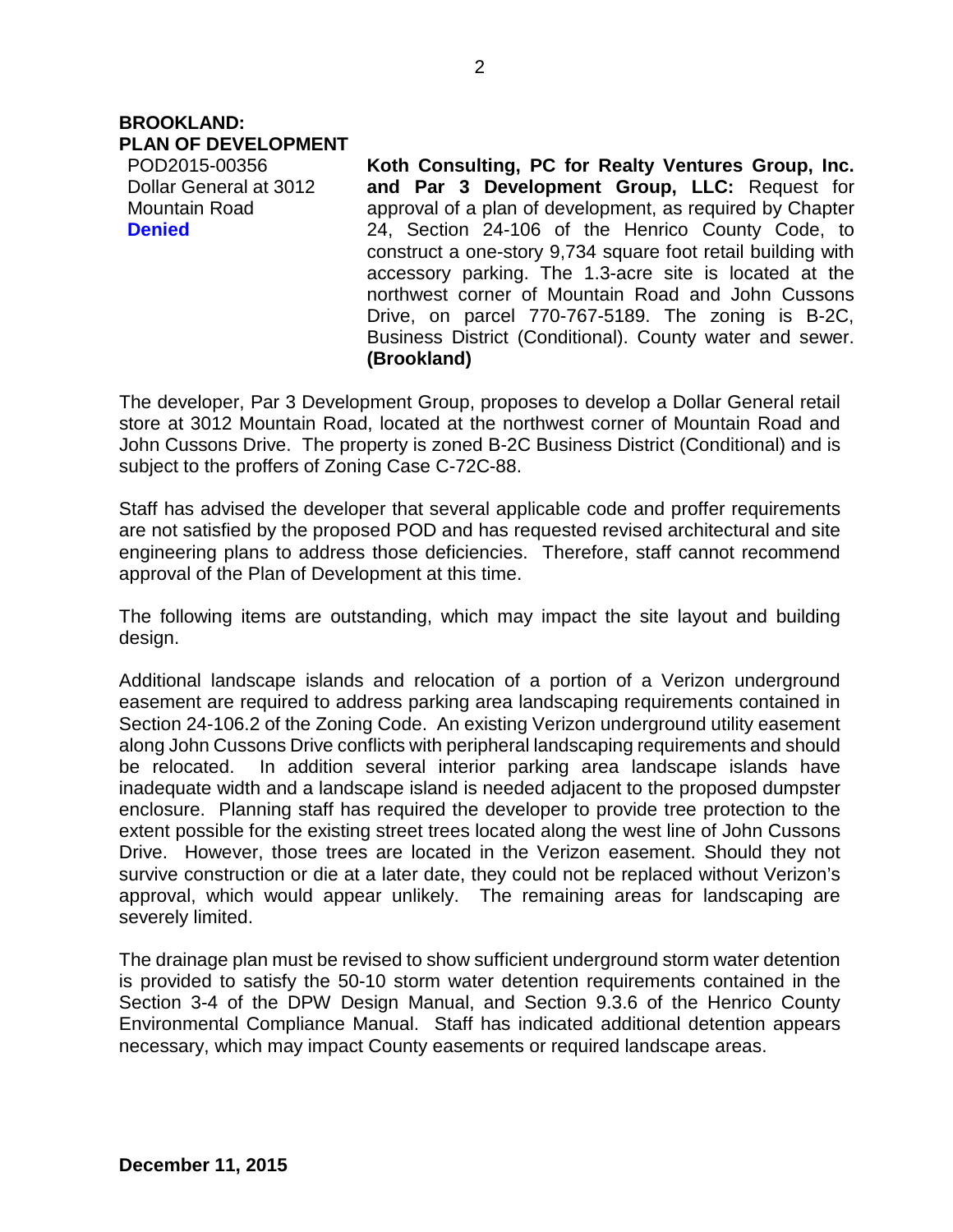An existing County utility easement containing an existing public sanitary sewer main is located within the proposed building pad. Vacation of the portion of public easement in conflict with the proposed building, including a plan for relocation of the existing public sanitary sewer main, must be approved prior to approval of the proposed site construction plans. If the easement is not vacated, then a revised layout plan would be required.

Revisions to the proposed architectural features for the building and sign design are required, providing a Colonial or Victorian design consistent with the intent of the proffers. Proffer Number 8 of Zoning Case Number C-072C-88 requires architecture to be Victorian or Colonial style, as determined and approved by the Planning Commission, and requires all sides of a building to have predominantly similar designs and materials. Proffer Number 5 of that zoning case requires free-standing signs to have a landscape feature and similar architecture to the main building.

Staff has requested revised architectural elevations which include features such as the following:

- A more symmetrical entrance facing John Cussons Drive, versus the corner element currently proposed;
- a covered porch element extending along the entire length of the facades facing Mountain Road and John Cussons Drive;
- pronounced dentil molding along the base of the roof on all four sides of the building;
- brick pilasters to define the facades with bays;
- false windows or bricked window panels in each bay, and a false dormer over each bay;
- replacement of the double panel doors with more traditional 4 or 6 panel doors;
- replacement of the cantilevered gable over the exit door facing John Cussons Drive with a more pronounced gable, and provision of a matching gable element at the southwest corner of the building facing Mountain Road;
- provision of a decorative vent or window in each gable face;
- replacement of the contemporary glass storefront with a decorative storefront;
- revised sign placement and Colonial sign design to replace the proposed contemporary sign panels for both building mounted and freestanding signs.

In addition, light fixtures for both pole and building mounted lights should also be Colonial in design to match the building architecture.

It should be noted that members of the Board of Supervisors, the Planning Commission and Planning staff have received numerous contacts from residents expressing opposition to the proposed development and noting the negative impact they believe the proposed development would have on their community.

The staff received a revised architectural rendering on the preparation date of the agenda, and has not had an opportunity to complete its review of the revised elevations.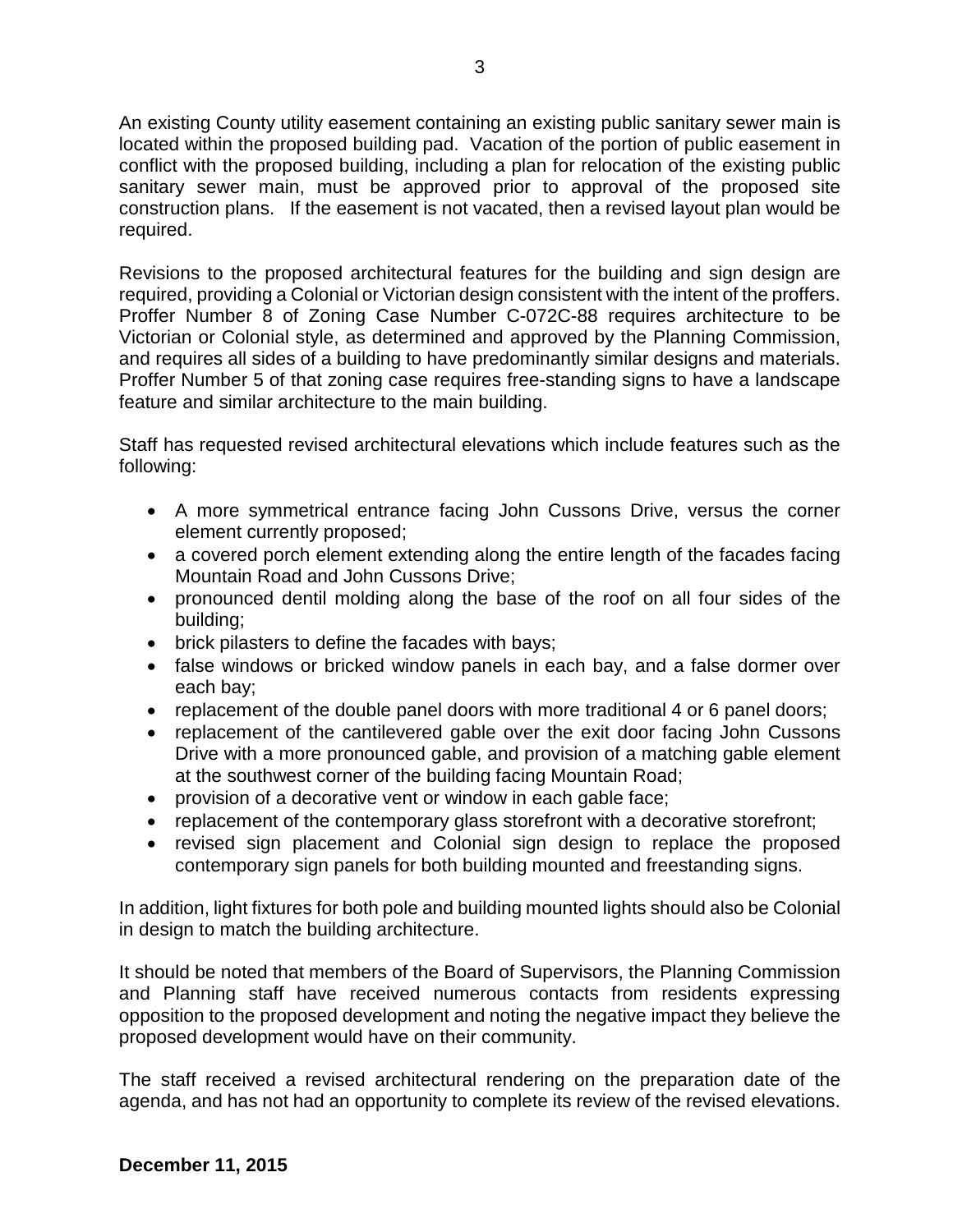The revised elevation is included with this agenda. Staff has not received a revised site plan addressing the noted concerns. The staff recommendation will be made at the meeting. Should the Commission act on this request, in addition to the annotations on the plans and the standard conditions for developments of this type, the following additional conditions are recommended:

- 9. **AMENDED** A detailed landscaping plan shall be submitted to the Department of Planning for review and Planning Commission approval prior to the issuance of any occupancy permits.
- 11. **AMENDED** Prior to the approval of an electrical permit application and installation of the site lighting equipment, a plan including depictions of light spread and intensity diagrams, and fixture specifications and mounting height details shall be submitted for Department of Planning review and Planning Commission approval.
- 29. The right-of-way for widening of Mountain Road as shown on approved plans shall be dedicated to the County prior to any occupancy permits being issued. The right-of-way dedication plat and any other required information shall be submitted to the County Real Property Agent at least sixty (60) days prior to requesting occupancy permits.
- 30. The required building setback shall be measured from the proposed right-of-way line and the parking shall be located behind the proposed right-of-way line.
- 31. Prior to issuance of a certificate of occupancy for any building in this development, the engineer of record shall certify that the site has been graded in accordance with the approved grading plans.
- 32. The proffers approved as a part of zoning case C-72C-88 shall be incorporated in this approval.
- 33. Prior to approval of construction plans, the developer must furnish a letter from Verizon stating that this proposed development does not conflict with their facilities.
- 34. The existing 16-foot utility easement in conflict with the building footprint shall be vacated prior to approval of construction plans for the site.
- 35. The location of all existing and proposed utility and mechanical equipment (including HVAC units, electric meters, junction and accessory boxes, transformers, and generators) shall be identified on the landscape plans. All equipment shall be screened by such measures as determined appropriate by the Director of Planning or the Planning Commission at the time of plan approval.
- 36. Except for junction boxes, meters, and existing overhead utility lines, and for technical or environmental reasons, all utility lines shall be underground.
- 37. The limits and elevations of the Special Flood Hazard Area shall be conspicuously noted on the plan and labeled "Limits of Special Flood Hazard Area." In addition, the delineated Special Flood Hazard Area must be labeled "Variable Width Drainage and Utility Easement." The easement shall be granted to the County prior to the issuance of any occupancy permits.

**(Staff Report by Michael Kennedy)**

**(Applicant's Representative: Lance Koth) (Applicable Rezoning Cases and PUPS: C-72C-88)**